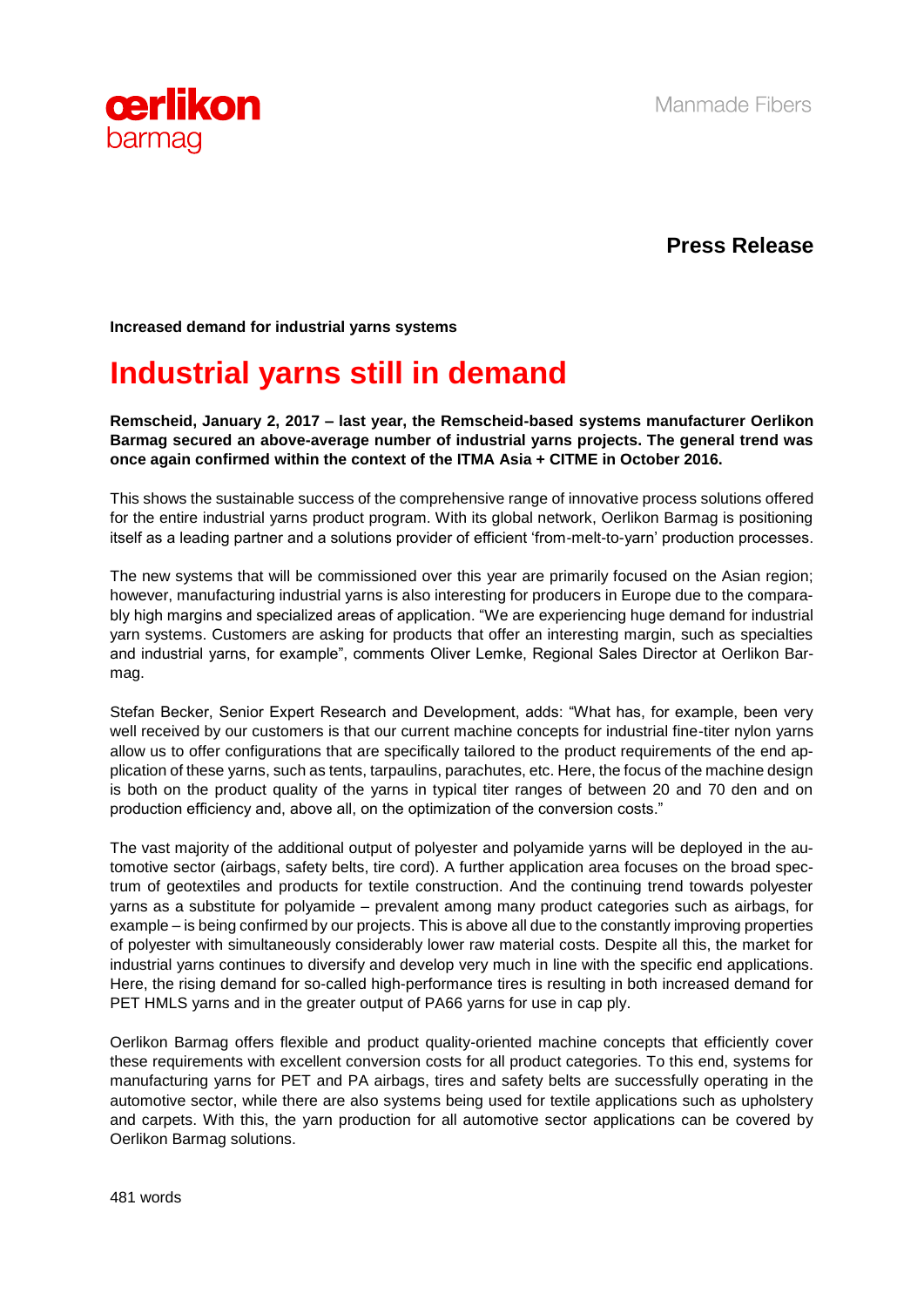Manmade Fibers





Airbags, safety belts, tire cord, geotextiles, safety ropes, conveyor belts – Oerlikon Barmag industrial yarn systems manufacture filament yarns for the most diverse applications.

## **For further information:**

Susanne Beyer Marketing, Corporate Communications & Public Affairs Tel. +49 2191 67-1526 Fax +49 2191 67-70 1526 susanne.beyer@oerlikon.com

André Wissenberg Marketing, Corporate Communications & Public Affairs Tel. +49 2191 67-2331 Fax +49 2191 67-70 2331 andré.wissenberg@oerlikon.com

## **About Oerlikon**

Oerlikon (SIX: OERL) is a leading global technology Group, with a clear strategy of becoming a global powerhouse in surface solutions, advanced materials and materials processing. The Group is committed to investing in value-bringing technologies that provide customers with lighter, more durable materials that are able to increase performance, improve efficiency and reduce the use of scarce resources. A Swiss company with over 100 years of tradition, Oerlikon has a global footprint of over 13 500 employees at more than 170 locations in 37 countries and sales of CHF 2.7 billion in 2015. The company invested CHF 103 million in R&D in 2015 and has over 1 350 specialists developing innovative and customeroriented products and services.

For further information: [www.oerlikon.com](http://www.oerlikon.com/)